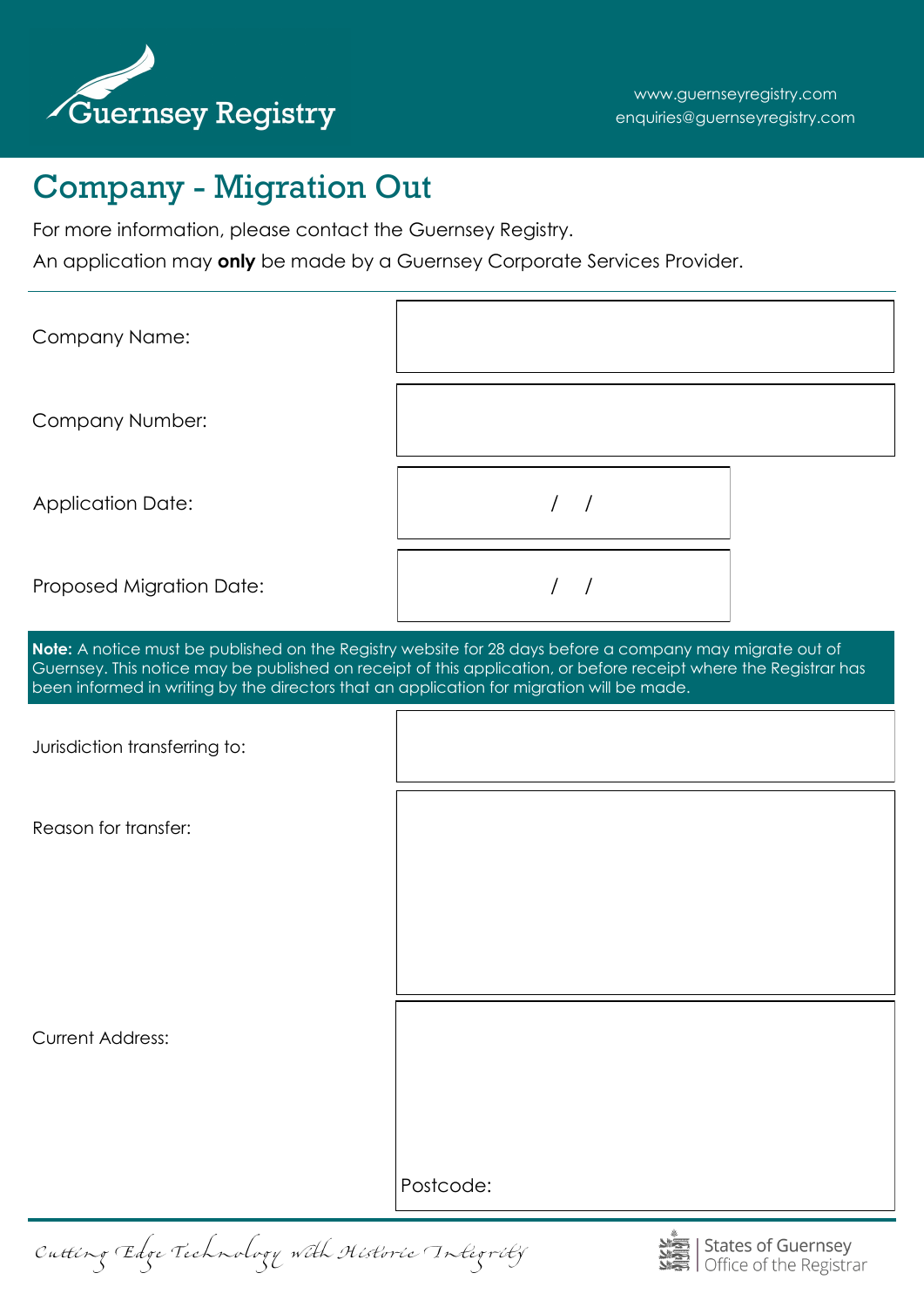#### **Documents attached:**

#### **Special Resolution** (s. 88)

(Note: If the migration is to be processed more than 30 days after the resolution is passed, a resolution submission will need to be submitted through the online services portal)

**Supervised company** - in the case of a supervised company a copy of consent required under s. 93

**Notices to creditors** - copies of the written notices sent to all of the creditors of the company stating that it intends to apply to the Registrar for the removal from the register of companies (s. 92)

**Consent of HM Procureur** - All companies (s. 97(2)(b))

NB a fee will be applicable

**Consent of Director of Revenue Service** - All companies (s. 97(2)(b))

NB a fee maybe applicable

**A declaration of compliance** (s.101)

**A legal opinion** - The legal content of the legal opinion should be sufficient to satisfy the Registrar that the laws of the overseas jurisdiction allow for the transfer and registration of legal persons. It should also confirm that there are no specific legal impediments including liquidation etc. relating to the legal person that would prevent the transfer and registration, and that the legal person shall satisfy the solvency test immediately before removal from the register. (s. 89 & 90)

**Written confirmation from the overseas registry** that on the date of transfer from Guernsey the legal person will be registered in the overseas jurisdiction.

A copy of the Certificate of continuance (or equivalent), from the Registry (or equivalent) in the jurisdiction where the entity is being migrated, should be provided to the Registrar as soon as available to the CSP. (s. 99)